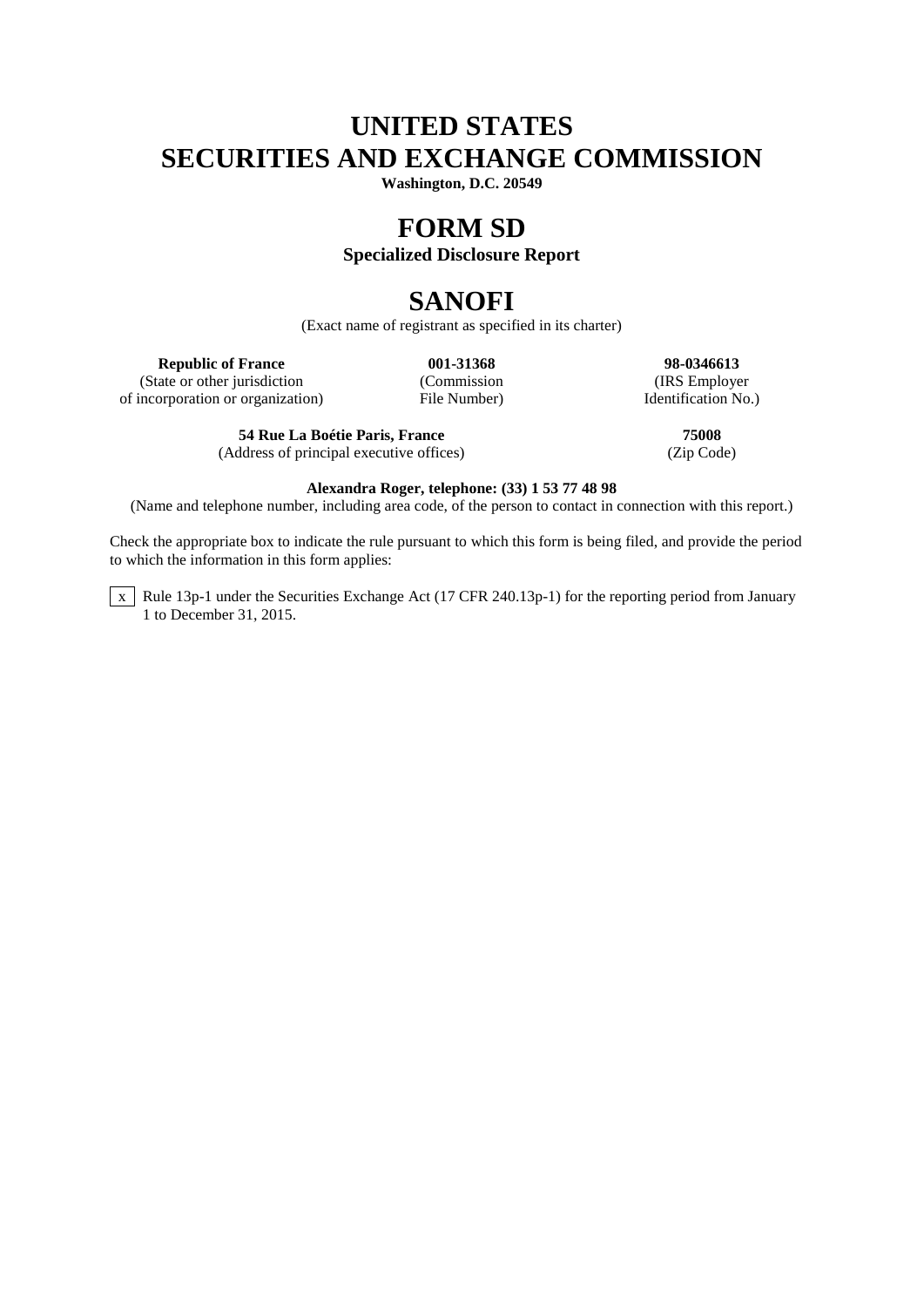### **Section 1 – Conflict Minerals Disclosure**

### **Item 1.01 Conflict Minerals Disclosure and Report**

#### **Conflict Minerals Disclosure**

Sanofi (including its consolidated subsidiaries, the "*Company*") is filing this Form SD pursuant to Rule 13p-1 under the Securities Exchange Act of 1934 for the reporting period from January 1, 2015 to December 31, 2015 (the "*Reporting Period*").

Rule 13p-1, through Form SD, requires the disclosure of certain information if a company manufactures or contracts to manufacture products for which certain "conflict minerals" (as defined below) are necessary to the functionality or production of such products. Form SD defines "*conflict minerals*" as: (i)(a) columbite-tantalite, (b) cassiterite, (c) gold and (d) wolframite, or their derivatives, which are currently limited to tantalum, tin and tungsten; or (ii) any other mineral or its derivatives determined by the U.S. Secretary of State to be financing conflict in the Democratic Republic of the Congo or an "adjoining country," as such term is defined in Form SD (collectively, the "*Covered Countries*").

The Company's operations may at times manufacture, or contract to manufacture, products for which conflict minerals are necessary to the functionality or production of those products (collectively, the "*products*").

#### *Reasonable Country of Origin Inquiry*

As required by Form SD, the Company has conducted a good faith reasonable country of origin inquiry ("*RCOI*") regarding the conflict minerals included in its products during the Reporting Period, which the Company refers to as the "*Subject Minerals*," to determine whether any such Subject Minerals originated in the Covered Countries and/or whether any of the Subject Minerals were from recycled or scrap sources, in accordance with Form SD and related guidance provided by the Securities and Exchange Commission ("*SEC*").

The results of the Company's RCOI regarding the Subject Minerals are set out below.

The Company's global supply chain is complex. In the course of its business operations, the Company may purchase materials and components containing conflict minerals. These materials and components may, in turn, be included in the Company's products. Because the Company does not purchase conflict minerals directly from mines, smelters or refiners, there are many third parties in the supply chain between the Company and the original sources of conflict minerals. As a result, the Company relies on its direct suppliers of materials to provide information regarding the origin of any conflict minerals that are included in their products.

The Company's procurement and industrial affairs departments worked together to search the Company's data base to identify where Subject Minerals were used in its products. As a result of this process, the Company identified a small number of suppliers of materials that provided materials or components containing Subject Minerals (collectively, the "*Covered Suppliers*"). The Company put in place a consultation of the Covered Suppliers to confirm whether the Subject Minerals contained in the materials or components come from Covered Countries. The Company inventoried the responses received from the Covered Suppliers.

No evidence of Covered Country origin has resulted from the RCOI process described above. The Company has no reason to believe that the Subject Minerals contained in its products during the Reporting Period may have originated in the Covered Countries.

As required by Form SD, the disclosure contained in this Form SD regarding the Company's RCOI is available on the Company's website located at http://www.sanofi.com. The content on, or accessible through,